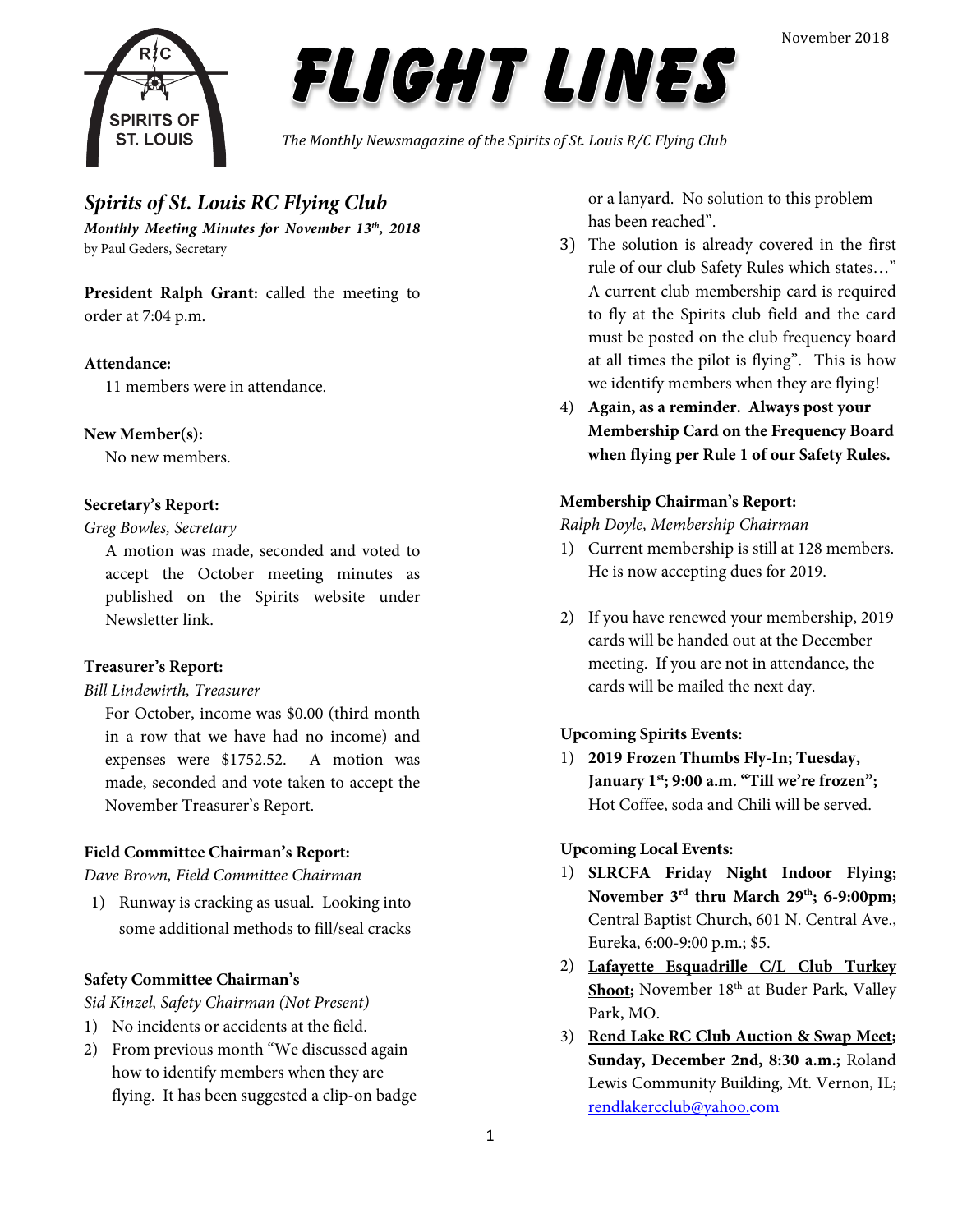### **Old Business:**

No old business.

### **New Business:**

- 1) See attached at end of these minutes for the minutes of the board meeting. Each challenge was discussed at length during the meeting.
- 2) Bob Gizzie suggested method to increase our membership by looking into having an area set aside in the southwest side of the pavilion for RC cars. The idea, if approved by the land owners, would be to have them become members of our club, thus bringing in more revenue in the form of dues. Lots of details have to be worked out if this comes to fruition.

### **Technical Presentation(s):**

No formal technical presentations, however Ralph Grant showed, flew and described his latest DJI phone driven app quadcopter used for professional photography/videography!

Meeting adjourned at 9:21pm. One of the most productive, and longer meetings we've had!

### **Member of the Year Award:**

President Ralph Grant presented the Member of the Year Award to Greg Bowles. This is the second time in three years he has received this award. Greg has worked tirelessly in many areas of the club, and it is greatly appreciated. Congratulate Greg next time you see him at the field.



Photo by Bill Lindewirth

**Next Spirits' Meeting:** *Tuesday, December 11th, 7-9pm Dorsett Village Church 2240 Bennington Place Maryland Heights, Missouri 63034* See website **[http://spiritsofstl.com](http://spiritsofstl.com/)** for directions

*Spirits of St. Louis R/C Flying Club* 

### **November 11, 2018 Board Meeting Minutes held at Serra's Pizzeria at 4:00 p.m.**

### Ralph Grant – President Y Greg Bowles – Vice President V Paul Geders – Secretary Y Bill Lindewirth – Treasurer (Pro Tem means for the time being) N Ralph Doyle – Membership Chairman Y Dave Brown – Field Committee Chairman N Sid Kinzel – Safety Committee Chairman N Curt McIntyre – Additional Full Member Number

Board Positions: **In Attendance**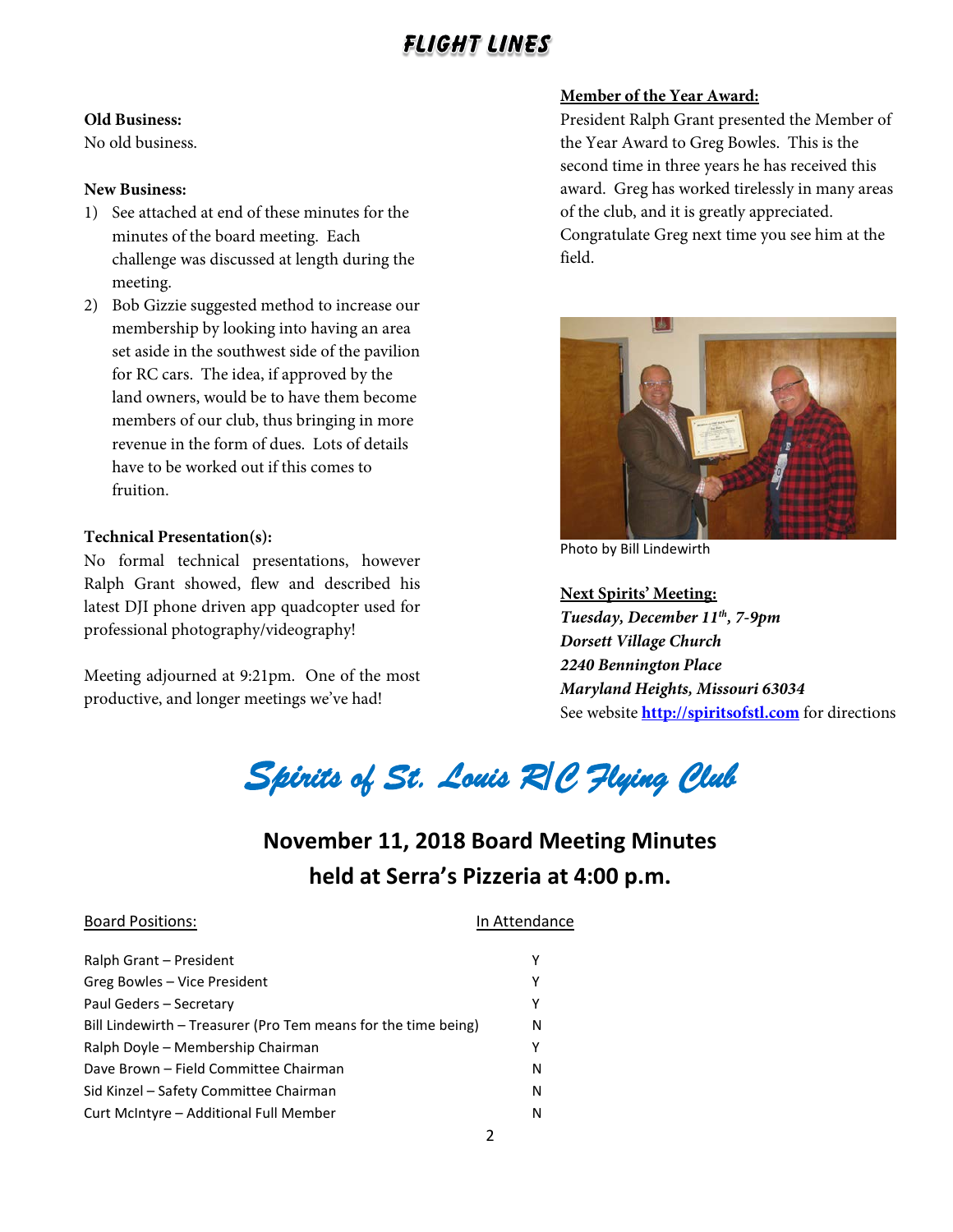| Bill Lindewirth - Web-Site Web-Master       |  |
|---------------------------------------------|--|
| Open - Contest and Event Committee Chairman |  |
| Open - Newsletter Editor                    |  |

**Purpose:** Discuss the current club challenges and select ONE to THREE to be the focal point for the 2018/2019 flying season.

# Discussion Topics (Points of Order):

|    | Discussion Topic:                                                                                                                                                                                                                                                                                                                                                                                                                                                                                                                                                                                                                                                                                                                                                                                                                                                                                                                                                                                                                                                                            | Next Step:                                                                                                                                                                                                                                                                                                                                                                                                                            |
|----|----------------------------------------------------------------------------------------------------------------------------------------------------------------------------------------------------------------------------------------------------------------------------------------------------------------------------------------------------------------------------------------------------------------------------------------------------------------------------------------------------------------------------------------------------------------------------------------------------------------------------------------------------------------------------------------------------------------------------------------------------------------------------------------------------------------------------------------------------------------------------------------------------------------------------------------------------------------------------------------------------------------------------------------------------------------------------------------------|---------------------------------------------------------------------------------------------------------------------------------------------------------------------------------------------------------------------------------------------------------------------------------------------------------------------------------------------------------------------------------------------------------------------------------------|
| 1. | Challenge #1: Finances. A concern has been raised that the financials for<br>the club are in peril and the dues should be raised for the 2019 flying season<br>and the application has been made "unavailable" to the club until a decision<br>has been made.                                                                                                                                                                                                                                                                                                                                                                                                                                                                                                                                                                                                                                                                                                                                                                                                                                | Share the decision as a topic at<br>the 11/13 meeting. Ralph G.                                                                                                                                                                                                                                                                                                                                                                       |
|    | The board reviewed the financial data from the last 8 years (2010-2018) and<br>in that time the club was only in the red 3 times (2010-\$2633, 2014-\$2,308,<br>and 2017-\$2,700). We also reviewed the budget from the 2018 flying season<br>and the final financial status. The fact of the matter is that we did not end<br>2018 in the red. 2017 was a tough year due to spending in excess of \$3000 on<br>field and runway repairs and almost \$1000 on D&O insurance. It was decided<br>by the board to see how things turn out during the 2019 flying season and the<br>assess what to do with the dues. We will also establish a rolling 3 year budget<br>going forward to insure that the field maintenance items like runway<br>sealing/repair are adequately budgeted and accrued for.                                                                                                                                                                                                                                                                                           | Send an email to the<br>membership that there will be<br>no increase in dues. Bill L.                                                                                                                                                                                                                                                                                                                                                 |
| 2. | Challenge #2: Aging and Declining Membership. The average age of the<br>club is increasing with the average being 61. There are a very small number<br>of young people joining the club.<br>The Board reviewed the membership data from the last 20 years and the<br>average membership has been about 149 so we are slightly down with 128 in<br>2018. The lowest was in 2000 with 109 members and the best was in 2005<br>with 179 members. There are roughly 50 members who have stayed with us<br>since 2010. We average about 118 members that renew and new member's<br>average 31 for a 22% turnover.<br>The Board decided that we are going to propose two things to the club on<br>Nov. 13. First is to make the family and individual dues equal. The second is<br>to provide free memberships to Youth Members under the age of 19.<br>Please note, If a change to the dues is requested by the Board of Directors the<br>recommended amount and reason for the change in dues will be documented<br>in the club newsletter, e-mailed, or mailed to all members. Approval of dues | Make a motion to make the<br>dues for individuals and family<br>the same (\$150) to promote<br>younger members. Ralph D.<br>Make a motion to provide free<br>memberships to Youth<br>Members under the age of 19.<br>Ralph D.<br>Update the membership form<br>per the results of the above<br>motions. G. Bowles<br>Re-institute the application on<br>the website with the above<br>changes if the motions are<br>approved. Bill L. |
|    | change is required by the general membership.                                                                                                                                                                                                                                                                                                                                                                                                                                                                                                                                                                                                                                                                                                                                                                                                                                                                                                                                                                                                                                                | A ballot on dues reduction for                                                                                                                                                                                                                                                                                                                                                                                                        |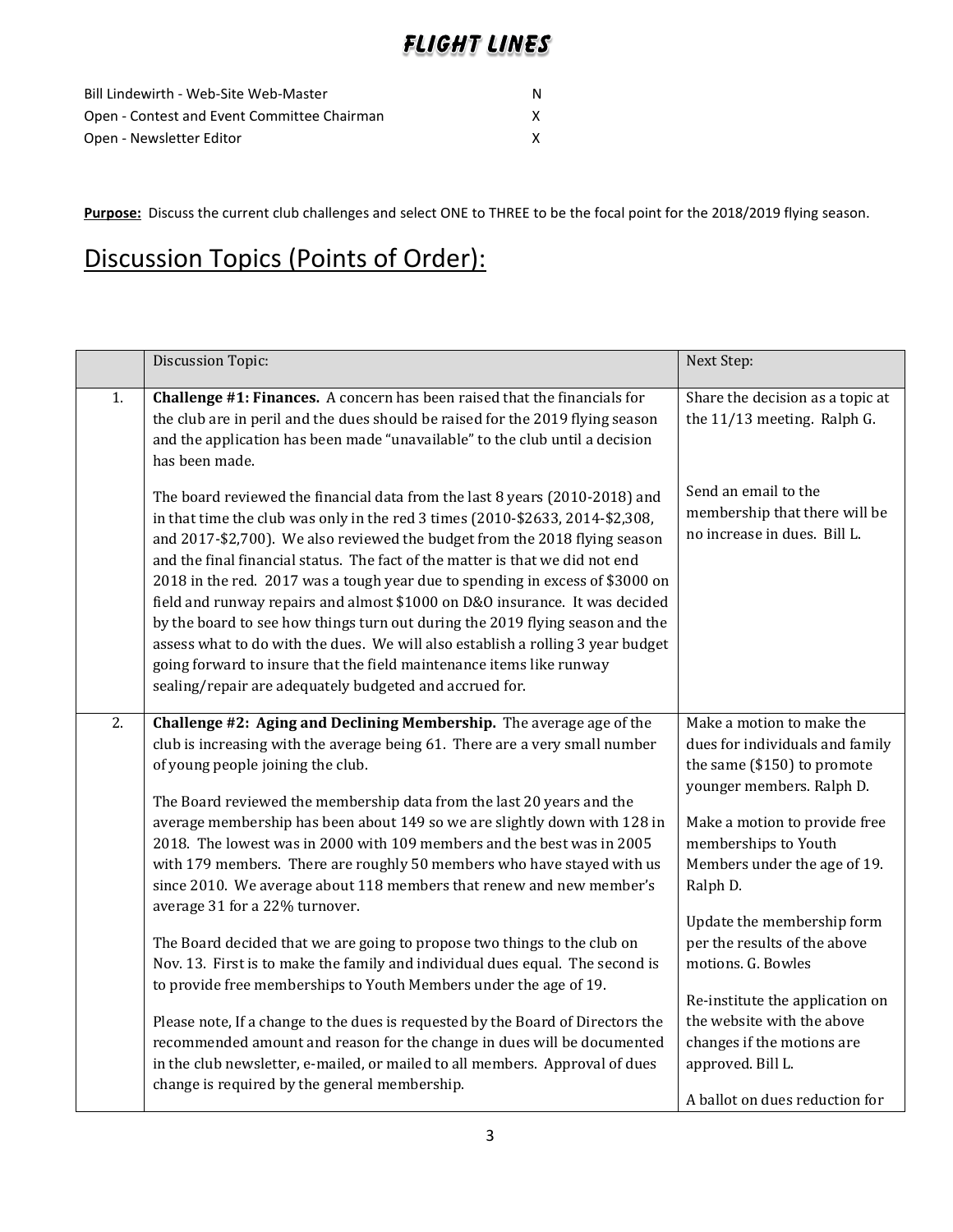|    | Discussion Topic:                                                                                                                                                                                                                                                                                                                                                                                                                                                                                                                                                                                                                                                                                                                                                                                                 | Next Step:                                                                                                                                                                                                                                                                                                                                                                                                                                                                     |
|----|-------------------------------------------------------------------------------------------------------------------------------------------------------------------------------------------------------------------------------------------------------------------------------------------------------------------------------------------------------------------------------------------------------------------------------------------------------------------------------------------------------------------------------------------------------------------------------------------------------------------------------------------------------------------------------------------------------------------------------------------------------------------------------------------------------------------|--------------------------------------------------------------------------------------------------------------------------------------------------------------------------------------------------------------------------------------------------------------------------------------------------------------------------------------------------------------------------------------------------------------------------------------------------------------------------------|
|    |                                                                                                                                                                                                                                                                                                                                                                                                                                                                                                                                                                                                                                                                                                                                                                                                                   | Family Members equal to Full<br>Member (\$150) and Youth<br>Members being FREE will be e-<br>mailed to all members.                                                                                                                                                                                                                                                                                                                                                            |
| 3. | Challenge #3: The aging Ostmann's. There is a growing concern that the<br>declining health and age of the Ostmann's could put the clubs field at risk.<br>The Team discussed the challenges and in general we didn't seem concerned.<br>Ralph Grant will meet with David Ostmann to get to know the family better<br>and make sure there are no outstanding issues with us and to talk about the<br>upcoming dues payment in June. The current lease expires in 6/2020.<br>Several members of the Ostmann family have been heard to say, "If you guys<br>leave we will be looking for another flying club immediately." They like<br>having us there.                                                                                                                                                             | Schedule a lunch meeting with<br>Dave Ostmann prior to the<br>December meeting. R. Grant                                                                                                                                                                                                                                                                                                                                                                                       |
| 4. | Challenge #4: Pro Tem Treasurer. Bill Lindewirth has served this club in<br>one capacity or another for decades, including currently being treasurer. Bill<br>has made his wishes known that he doesn't want to have this role in the club<br>any longer.<br>The Board discussed that the Treasurer is an important role to the club and<br>must be a full time position. It's also not fair to have Bill continue doing the<br>roll if he doesn't want to. We will make a call for a volunteer at the Nov. 13 <sup>th</sup><br>meeting and if there are no volunteers then Ralph Grant will make a motion<br>that he personally take over the duties of Treasurer.                                                                                                                                               | Make a call for volunteers and<br>if there is no interest then<br>make a motion to the club that<br>Ralph Grant takes on the duties<br>of Treasurer. R. Grant.<br>Transfer all files to the new<br>Treasurer. Bill L.<br>Update signature cards for<br>accounts, safety deposit boxes<br>etc. Bill L. and the current<br>Officers.<br>Work with the new Treasurer<br>to complete the taxes for 2018<br>as required. Bill L.<br>All activities to be complete by<br>12/31/2018. |
| 5. | Challenge #5: Events Club or Sport Flyers? No volunteers / attendees of<br>events. There is a common concern that the club is trying to do too much<br>and some of the events are NOT for the club members but for others.<br>The board decided that our mission is really to just be a Break Even Club.<br>Why are we killing ourselves to "make money" on events and concessions and<br>the like if the membership isn't interested? In 2019 we are going to limit our<br>events to THREE and promote those. We will not sanction any events. 1. The<br>swap meet / Fly-In. 2. One racing event. 3. National Model Aviation Day /<br>Membership Appreciation Day. All other events will be informal gatherings<br>on the calendar such as warbirds nights, indoor fly's, New Year's Day frozen<br>fingers, etc. | Make a motion for Three<br>Events in 2019 that the board<br>will plan coordinate with the<br>membership. G. Bowles.                                                                                                                                                                                                                                                                                                                                                            |